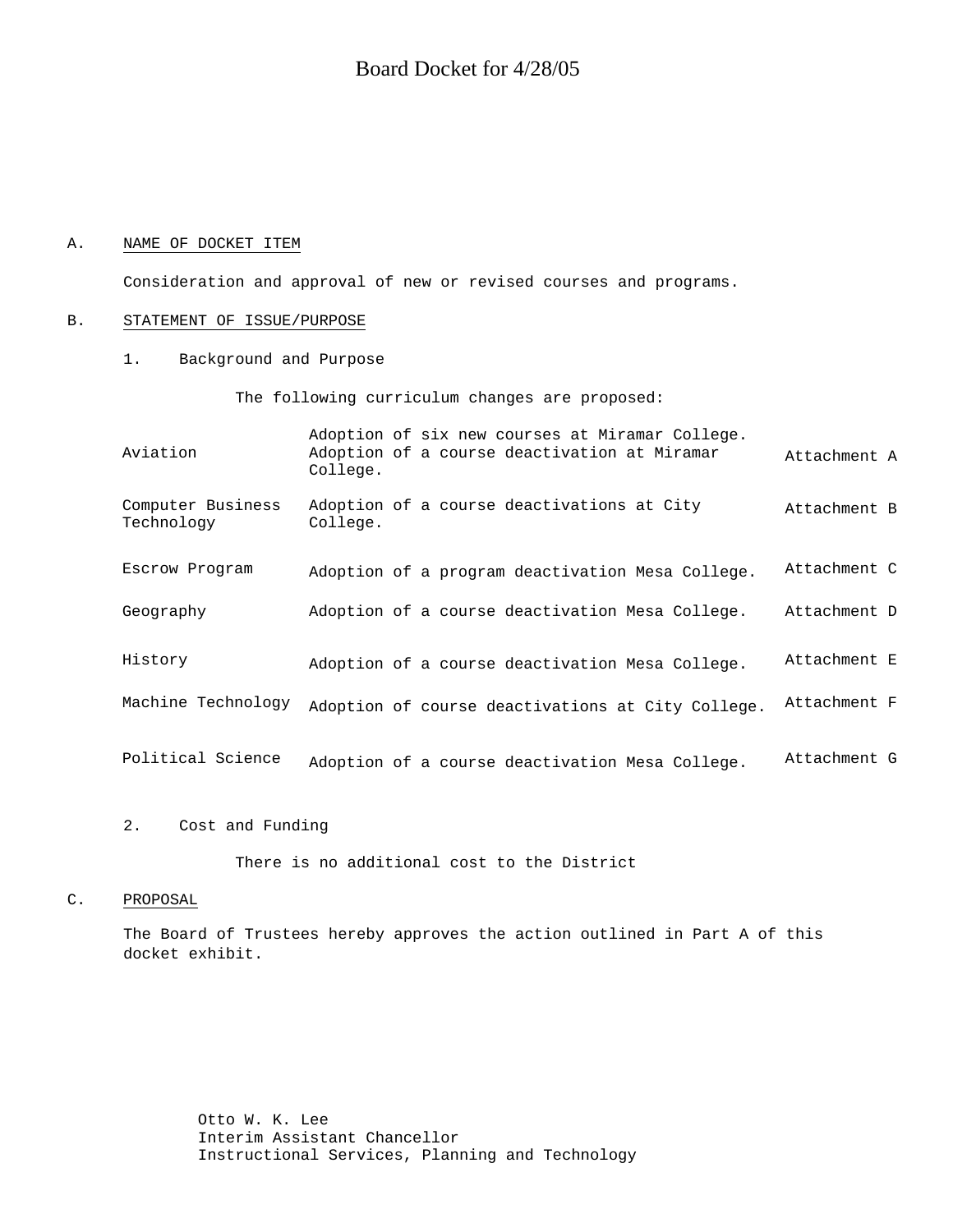Adoption of six new courses and one course deactivation at Miramar College

Proposed new courses and course deactivation at Miramar:

#### **101 Private Pilot Ground School 3 hours lecture, 0 hours lab, 3 units Grade Only**

*Advisory:* ENGL 051 and ENGL 056 and MATH 032 each with a grade of "C" or better or equivalent or Assessment Skill Levels W5/R5/M20. This course provides an introduction to basic aeronautical science and the field of aviation. Instruction includes aerodynamics and the principles of flight; airplane instruments, engines, and systems; airports; air traffic control and airspace; Federal Aviation Regulations; aircraft performance; aeromedical factors and decision making; weather and weather services; navigation; and cross country planning. This course, combined with AVIA 133 (Human Factors in Aviation), fulfills all requirements for the FAA Private Pilot Knowledge Test. (FT) Associate Degree Credit & transfer to CSU and/or private colleges and universities

#### **195 Basic Instrument Flight Procedures 3 hours lecture, 0 hours lab, 3 units Grade Only**

*Prerequisite:* AVIA 101 with a grade of "C" or better or equivalent. Private Pilot Certificate satisfies the AVIA 101 prerequisite.

*Advisory:* ENGL 051 and ENGL 056 and MATH 032 each with a grade of "C" or better or equivalent or Assessment Skill Levels W5/R5/M20 *Advisory:* Concurrent enrollment in AVIA 196 with a grade of "C" or better, or equivalent. This course provides an introduction to basic instrument flight rules (IFR) procedures, regulations, and techniques. Designed for the beginning pilot, this course provides an introduction to airplane instruments and instrument flying techniques, IFR airspace and air traffic control procedures, pertinent Federal Aviation Regulations, IFR weather and weather services, aeromedical factors and decision making in instrument conditions, and IFR flight planning. Students should enroll concurrently in AVIA 196, Basic Instrument Flight Lab. (FT) Associate Degree Credit & transfer to CSU and/or private colleges and universities

#### **196 Basic Instrument Flight Lab 0 hours lecture, 3 hours lab, 1 unit Grade Only**

*Prerequisite:* AVIA 101 with a grade of "C" or better or equivalent. Private Pilot Certificate satisfies the AVIA 101 prerequisite.

*Advisory:* ENGL 051 and ENGL 056 and MATH 032 each with a grade of "C" or better or equivalent or Assessment Skill Levels W5/R5/M20 *Advisory:* Completion of or concurrent enrollment in AVIA 195 with a grade of "C" or better, or equivalent.

This lab provides an introduction to basic instrument flight rules (IFR) procedures, regulations, and techniques through the use of an airplane flight simulator. Designed for the beginning pilot, this course provides an introduction to airplane instruments and instrument flying techniques, flight into IFR airspace and air traffic control procedures, pertinent Federal Aviation Regulations, IFR weather and weather services, aeromedical factors and decision making in instrument conditions, and IFR flight planning. Students should complete or enroll concurrently in AVIA 195 Basic Instrument Flight Procedures. (FT) Associate Degree Credit & transfer to CSU and/or private colleges and universities.

#### **199 Instrument Ground School 3 hours lecture, 3 hours lab, 4 units Grade Only**

*Advisory:* AVIA 101 with a grade of "C" or better or equivalent.

*Advisory:* ENGL 051 and ENGL 056 and MATH 032 each with a grade of "C" or better or equivalent or Assessment Skill Levels W5/R5/M20.

This course provides an overview of the aeronautical knowledge required to successfully take the Federal Aviation Administration's (FAA's) pilot knowledge test for the instrument rating and flight training using an airplane flight simulator. Instruction includes basic instrument flight techniques, airplane instruments and systems, airspace and air traffic control, Federal Aviation Regulations, aeromedical factors and decision making, weather and weather services, basic instrument flight techniques, navigational aids, charts, and publications, instrument flight rules, procedures, and planning. This course, combined with AVIA 133 (Human Factors in Aviation), fulfills all requirements for the FAA Instrument Rating knowledge test. (FT) Associate Degree Credit & transfer to CSU and/or private colleges and universities.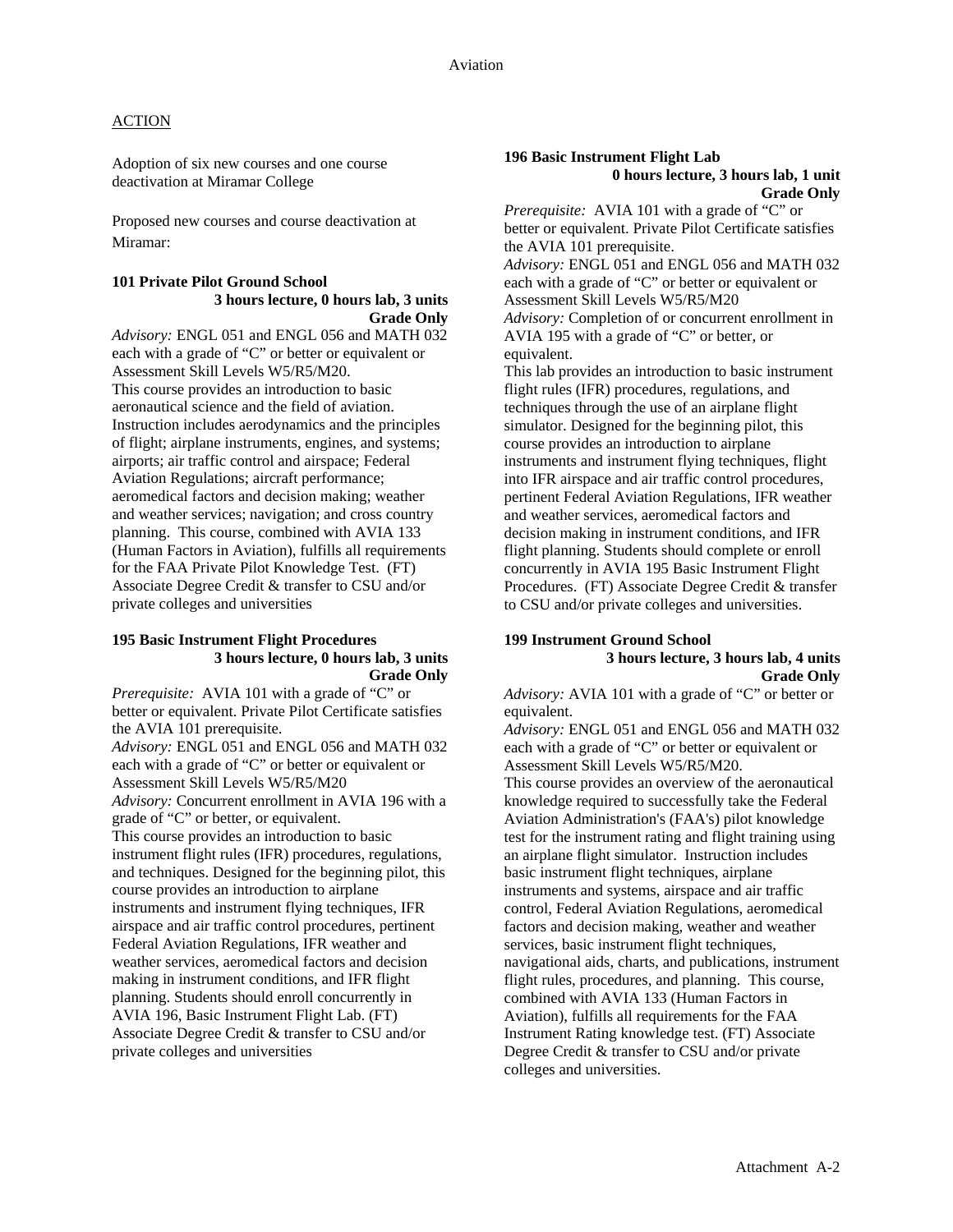#### **201 Commercial Airline Pilot Instruction 260 Flight Instructor, Ground Instruction 3 hours lecture, 0 hours lab, 3 units 3 hours lecture, 3 units** Grade Only **Grade Only**

#### **REQUISITES:**

*Advisory:* AVIA 101 with a grade of "C" or better or equivalent.

*Advisory:* ENGL 051 and ENGL 056 and MATH 032 each with a grade of "C" or better or equivalent or Assessment Skill Levels W5/R5/M20. This course provides an overview of the aeronautical knowledge and job requirements for a commercial airline pilot. Instruction includes advanced study of aerodynamics, large and multi-engine aircraft systems, performance and weight and balance, air traffic control and airspace, Federal Aviation Regulations, aeromedical factors and decision making, weather and weather services, and international flight planning, navigation, and procedures. This course, combined with AVIA 133, Human Factors in Aviation, fulfills all requirements for the FAA commercial pilot knowledge test. (FT) Associate Degree Credit & transfer to CSU and/or private colleges and universities.

#### **212 Flight Instructor Ground School 3 hours lecture, 3 hours lab, 4 units Grade Only**

*Advisory:* AVIA 101 & 128 & 133 & 199 & 201 each with a grade of "C" or better or equivalent. Commercial Pilot Certificate satisfies the advisories. *Advisory:* ENGL 051 and ENGL 056 and MATH 032 each with a grade of "C" or better or equivalent or Assessment Skill Levels W5/R5/M20. This course provides an introduction to methods of flight instruction by integrating learning theory with an in depth study of aeronautical science. The course includes a flight simulator lab in which students practice flight instruction techniques. Course topics include creating an optimum adult learning environment and teaching the principles of flight, airplane systems and performance, Federal Aviation Regulations, aeromedical factors, weather, and navigation. Combined with AVIA 133 (Human Factors in Aviation), this course fulfills all requirements for the FAA fundamentals of instruction (FOI), flight instructor (CFI), and/or ground instructor (AGI) pilot knowledge tests. (FT) Associate Degree Credit & transfer to CSU and/or private colleges and universities.

*Advisory*: Aviation 140 and English 51 and 56 and Mathematics 32, each with a grade of "C" or better, or equivalent, or Assessment Skills Level W5 and R5 and M20 or hold a Private Pilot Certificate. Students learn about the fundamentals of flight instruction and how people learn. Topics include instructional methods, aeromedical information important to the flight instructor, the integrated method of flight instruction, aerodynamics as related to aircraft performance and characteristics, the flight training syllabus, flight instructor responsibilities, flight training maneuvers and procedures, and Federal Aviation Regulations applicable to the flight instructor. (FT) Associate Degree Credit & transfer to CSU and/or private colleges and universities.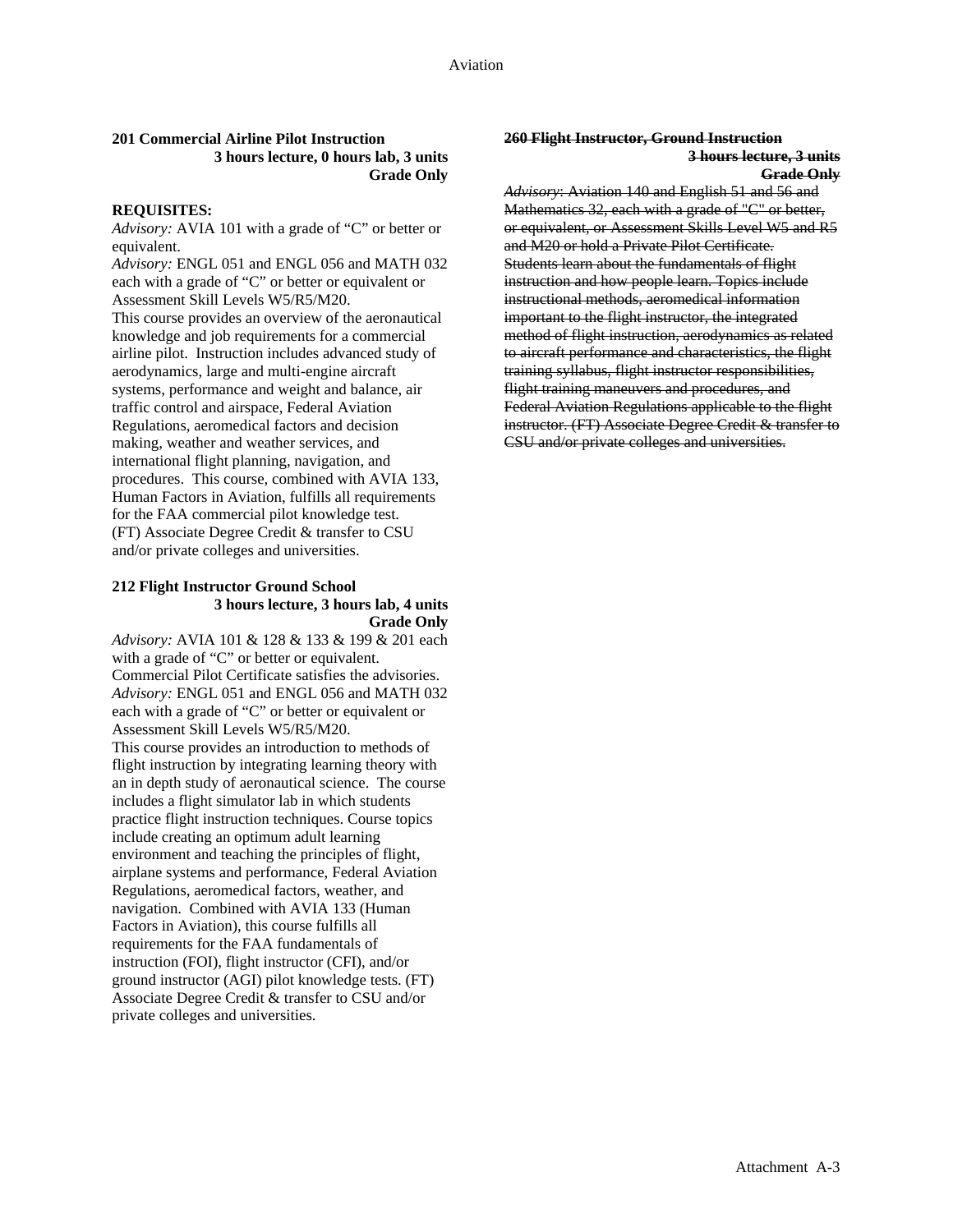Adoption of course deactivations at City College.

Proposed course deactivations at City:

### **110A Introduction to Disk Operating Systems .75 hour lecture,.75 hour lab, 1 unit**

**Grade Only**

*Advisory:* English 51 and 56, each with a grade of "C" or better, or equivalent, or Assessment Skill Levels W5 and R5.

*Limitation on Enrollment:* This course is not open to students with credit for Office Information Systems 151, 151A, or Computer Business Technology 110. This course covers the DOS command structure and terminology and introduces the major features of Windows 3.1, Windows 95, Windows 98, and Windows NT. This course, or sections of this course, may be offered through distance education. (FT) Associate Degree Credit & transfer to CSU and/or private colleges and universities.

#### **130A Introduction to Corel WordPerfect I .75 hours lecture, .75 hours lab, 1 unit Grade Only**

*Advisory:* English 51 and 56, each with a grade of "C" or better, or equivalent, or Assessment Skill Levels W5 and R5; and CBTE 103 with a grade of "C" or better, or equivalent.

*Limitation on Enrollment:* This course is not open to students with credit for CBTE 130.

This course is an introduction to text editing features in Corel WordPerfect including insert, delete, spell check, printing, and character and line formatting. This course, or sections of this course, may be offered through distance education. (FT) Associate Degree Credit & transfer to CSU and/or private colleges and universities when taken with CBTE 130B.

## **130B Introduction to Corel WordPerfect II .75 hours lecture, .75 hours lab, 1 unit**

**Grade Only**

*Advisory:* English 51 and 56, each with a grade of "C" or better, or equivalent, or Assessment Skill Levels W5 and R5; and CBTE 103 and 130A, each with a grade of "C" or better, or equivalent. *Limitation on Enrollment:* This course is not open to students with credit for CBTE 130.

This course is a continuation of CBTE 130A.

Students continue using text editing features of Corel WordPerfect including tab set, pagination, document formatting, headers and footers, search and replace,

move and copy, and the writing tools. This course, or sections of this course, may be offered through distance education. (FT) Associate Degree Credit & transfer to CSU and/or private colleges and universities. when taken with CBTE 130A.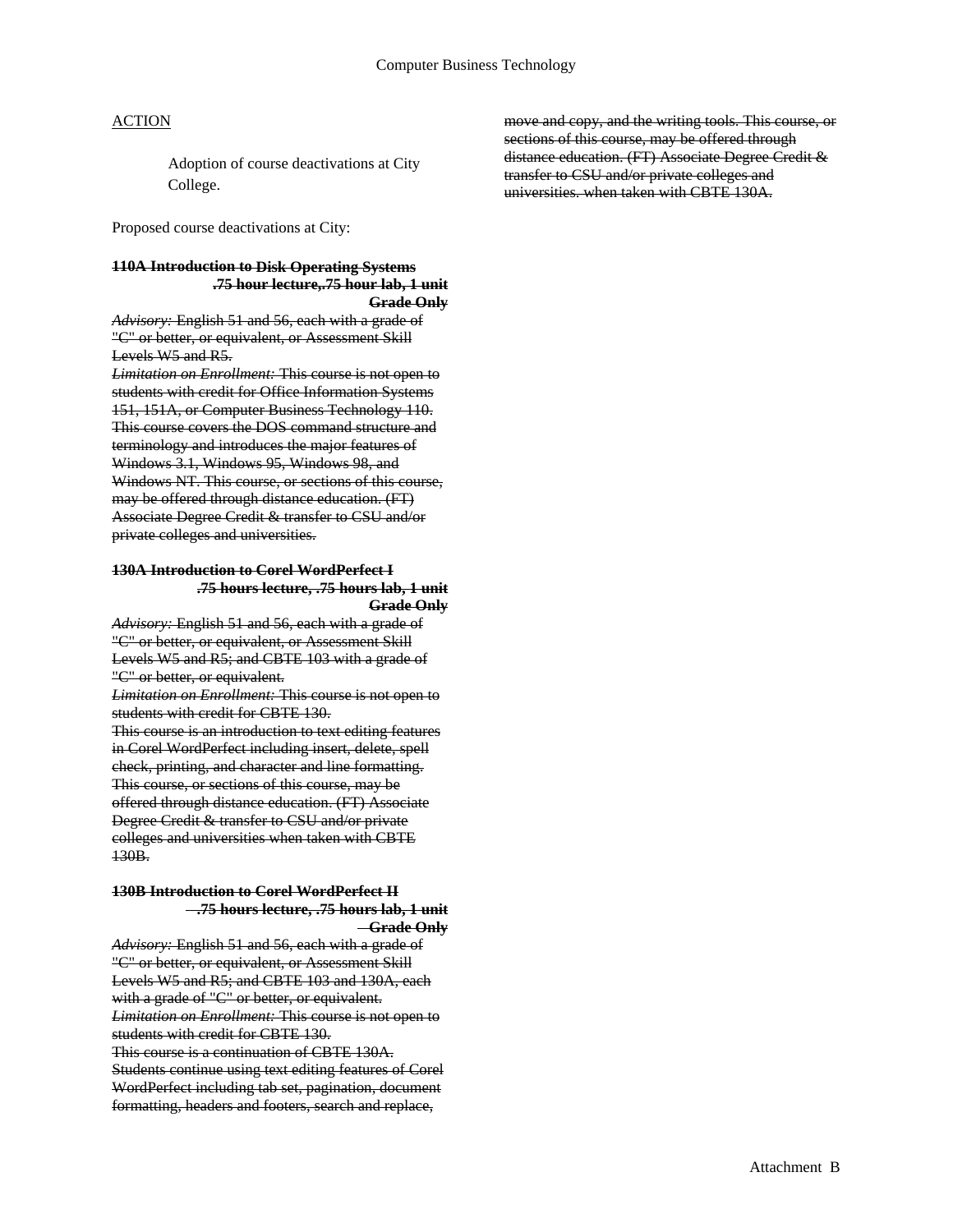Adoption of a program deactivation Mesa College.

Proposed program deactivation at Mesa:

#### **Certificate of Completion: Escrow\***

| Courses:                                 |  |
|------------------------------------------|--|
| ESCR 101, Escrow Procedures Beginning    |  |
|                                          |  |
|                                          |  |
| REAL 105, Legal Aspects of Real Estate I |  |
|                                          |  |
| <del>Total Units = 15</del>              |  |

\*This is a department award in recognition of information on the transcript and does not imply that a graduation requirement has been met.

#### **Associate in Science Degree: Escrow**

## **Courses Required for the Major: Units**

| ESCR 101, Escrow Procedures Beginning3    |
|-------------------------------------------|
| ESCR 111, Escrow Procedures Advanced3     |
|                                           |
|                                           |
|                                           |
| ECON 120, Principles of Economics I 3     |
| REAL 101, Real Estate Principles3         |
| REAL 105, Legal Aspects of Real Estate I3 |
|                                           |
| <del>Total Units = 24</del>               |
|                                           |

For graduation requirements see **Requirements for the Associate Degree** on page **Error! Bookmark not defined.**.

**Electives as needed to meet minimum of 60 units required for the degree:**

**Recommended Electives:** Accounting 116A and 116B; Business 150; Marketing 105; Real Estate 110, 120; Speech Communications 103.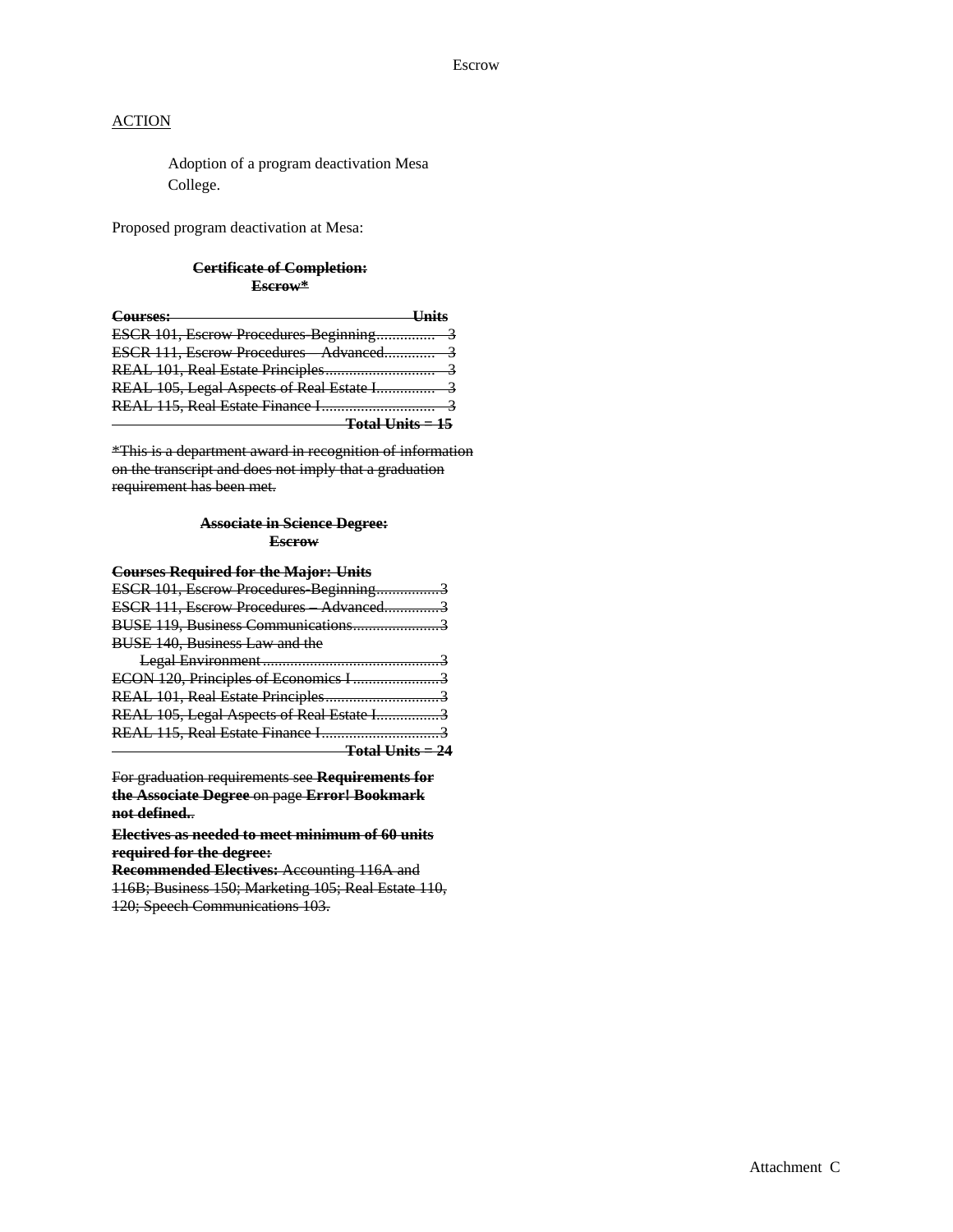#### Geography

#### **ACTION**

Adoption of a course deactivation Mesa College.

Proposed course deactivation at Mesa:

#### **103 Introduction to Meteorology**

**3 hours, 3 units Letter Grade or Credit/No Credit Option**

*Advisory*: English 51 and 56, each with a grade of "C" or better, or equivalent, or Assessment Skill Levels W5 and R5.

The composition, structure, and dynamics of the earth's atmosphere. Meteorological processes and the resulting weather patterns are analyzed with reference to the cause and regional distribution of climate. (FT) Associate Degree Credit & transfer to CSU and/or private colleges and universities. UC Transfer Course List.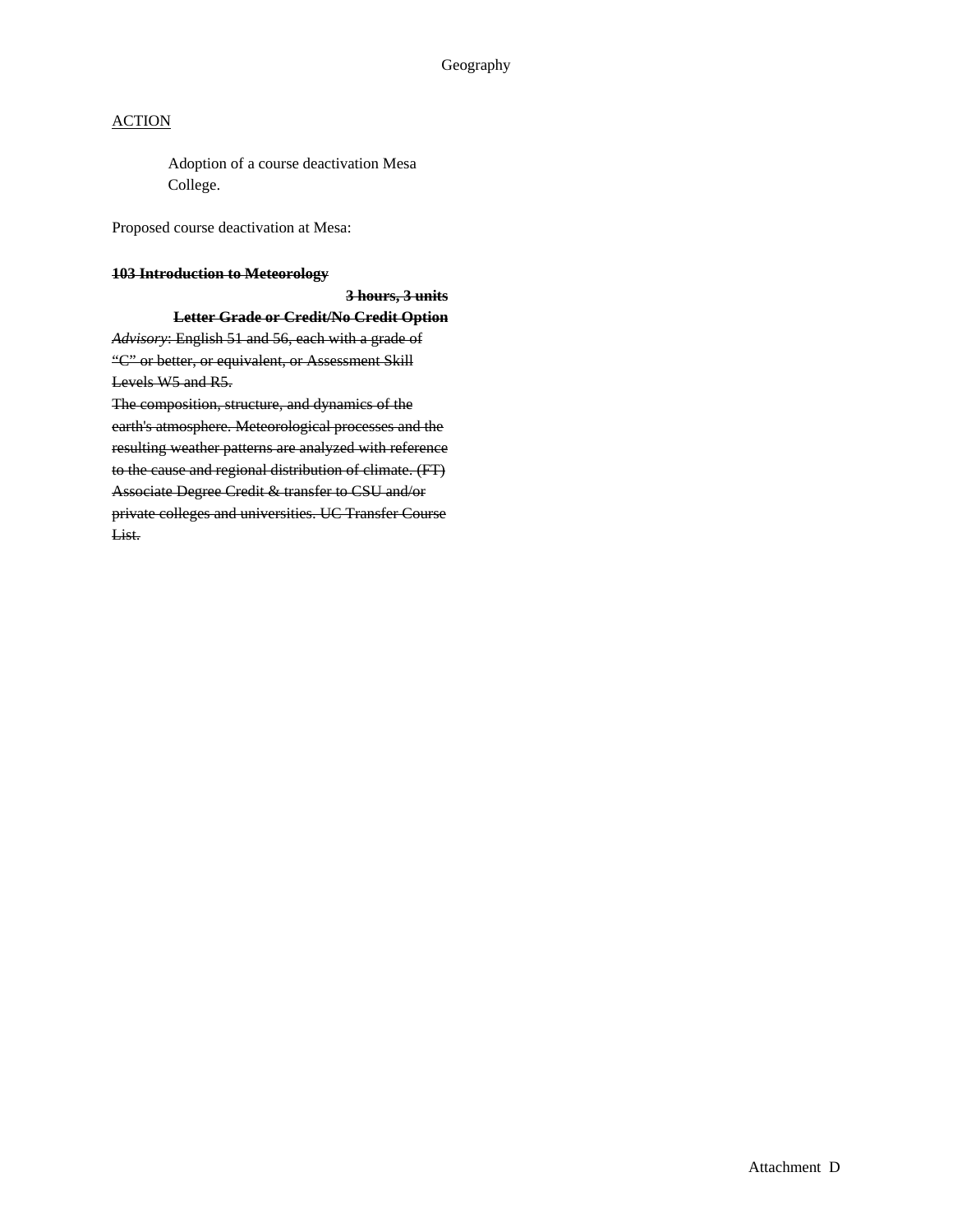#### History

#### **ACTION**

Adoption of a course deactivation Mesa College.

Proposed course deactivation at Mesa:

#### **113 Race in United States History**

**3 hours, 3 units Letter Grade or Credit/No Credit Option** *Advisory*: English 51 and 56, each with a grade of

"C" or better, or equivalent, or Assessment Skill Levels W5 and R5.

This course examines how people of the United States have conceived of race through time, and the patterns of race relations, from the colonial era to the present. (FT) Associate Degree Credit & transfer to CSU and/or private colleges and universities. UC Transfer Course List.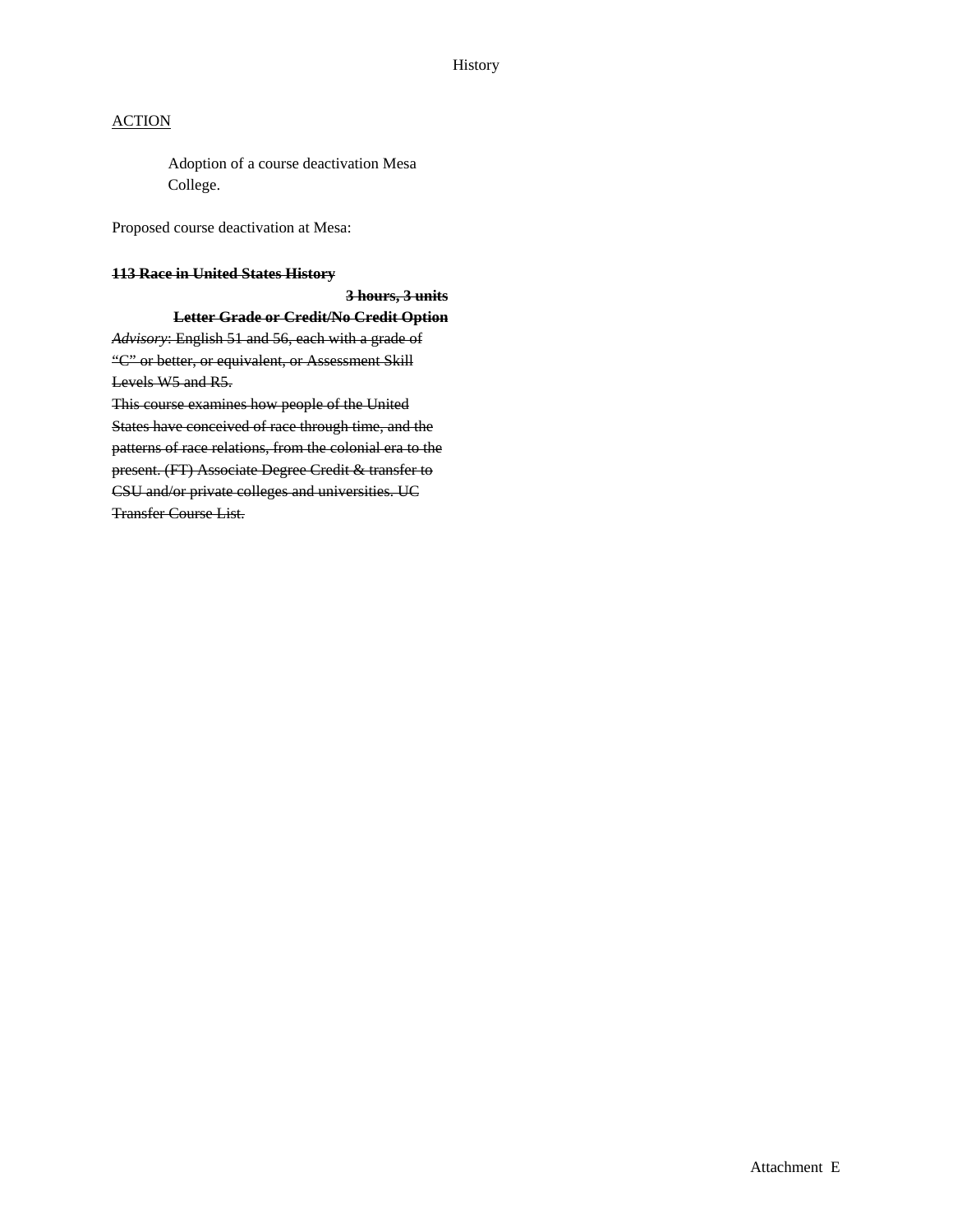Adoption of course deactivations City College.

Proposed course deactivations at City:

#### **151 Introduction to CNC Verification and Communication**

Mathematics 95, each with a grade of "C" or better, or equivalent, or Assessment Skill levels W4 and R4 and M40.

This course is a study of CNC program verification and communication with an emphasis on solid modeling. This course is designed for students majoring in the machine technology and/or engineering fields. (FT) Associate Degree Credit & transfer to CSU and private colleges and universities.

# 160 Introduction to CAD/CAM<br>3 hours lecture, 3 hours lab, 4 units<br>3 dours lecture, 3 hours lab, 4 units<br>Grade Only<br>This course will include exercises in CAD/CAM

This course provides an introduction to CAD/CAM theory and software applications. The emphasis of this course will be on the generation of CNC programs, at a basic level, for both CNC Mill, and CNC Lathe. (FT) Associate Degree Credit and not Transferable.

# **161 Applications of CAD/CAM I**

**6 hours lab, 2 units Grade Only**

This course includes exercises in CAD/CAM at an intermediate level to increase students' efficiency and quality of work on the generation of CNC programs, at an intermediate level, for both CNC Mill and CNC Lathe. (FT) Associate Degree Credit and not Transferable.

#### **162 Applications of CAD/CAM II**

**6 hours lab, 2 units**

**Grade Only**

This course includes exercises in CAD/CAM at an advanced level to increase students' efficiency and quality of work on the generation of CNC programs, at an advanced level, for both CNC Mill and CNC Lathe. (FT) Associate Degree Credit and not Transferable.

#### **180 Advanced CAD/CAM**

**3 hours lecture, 3 hours lab, 4 units Letter Grade or Credit/No Credit Option** Advanced CAD/CAM theory and software. The emphasis will be on the generation of CNC programs, at an advanced level, for both CNC Mill and CNC Lathe. (FT) Associate Degree Credit & transfer to CSU and private colleges and universities.

## **3 hours lecture, 3 hours lab, 4 units 181 Application in Advanced CAD/CAM I Grade Only 6 hours lab, 2 units** *Advisory*: English 43 and English 42; and **Grade Only**

This course includes exercises in CAD/CAM theory and software at an intermediate level. This course will emphasize the generation of CNC programs, at an intermediate level, for both CNC Mill and CNC Lathe. This course is designed to allow the student the opportunity to improve efficiency in the application of intermediate CAD/CAM. (FT) Associate Degree Credit and not Transferable.

theory and software at an advanced level. This course will emphasize the generation of CNC programs, at an advanced level, for both CNC Mill, and CNC Lathe. This class is designed to allow the student the opportunity to improve efficiency in the application of advanced CAD/CAM. (FT) Associate Degree Credit and not Transferable.